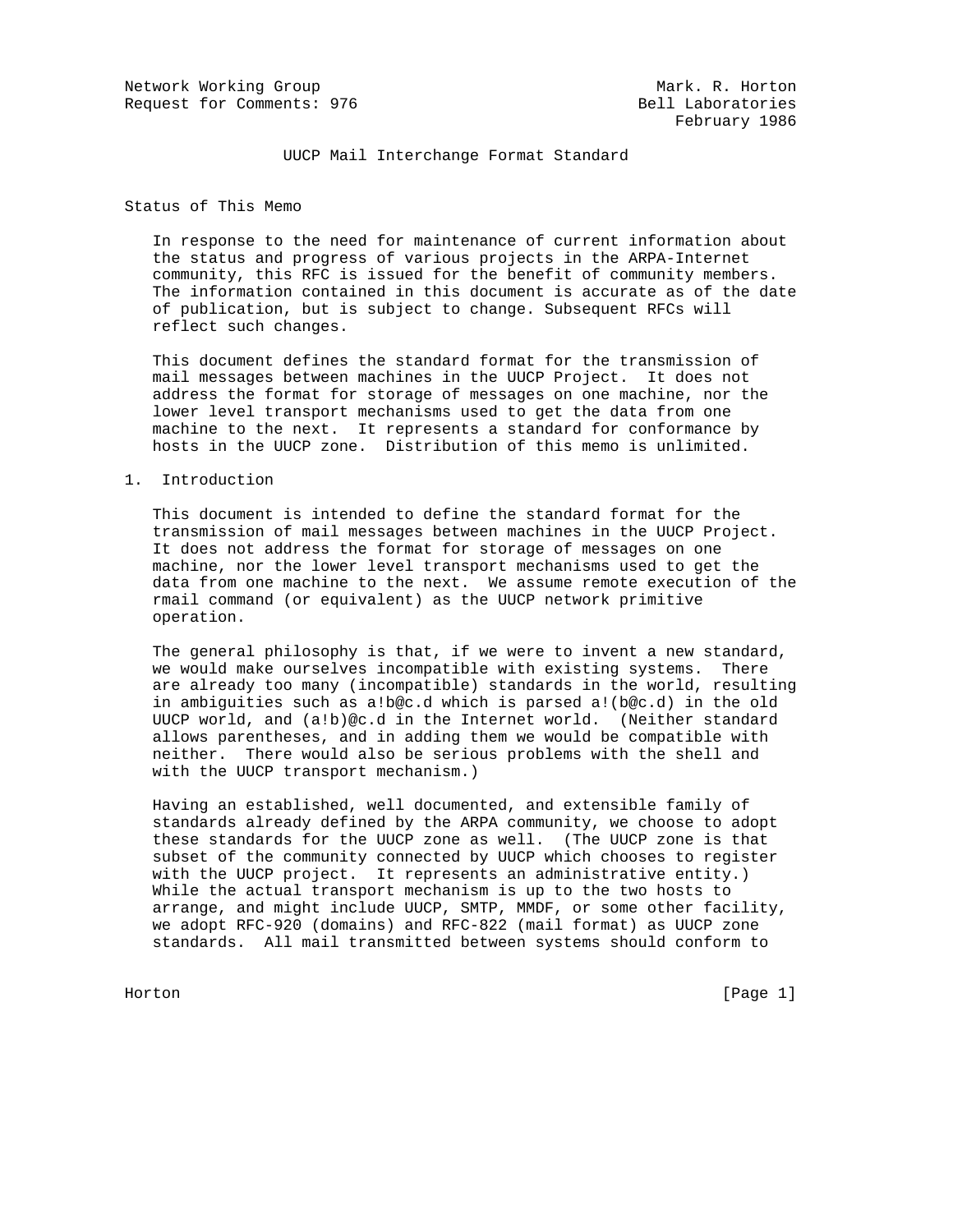those two standards. In addition, should the ARPA community change these standards at a later time, we intend to change our standards to remain compatible with theirs, given a reasonable time to upgrade software.

 This document specifies an interpretation of RFC-822 and RFC-920 in the UUCP world. It shows how the envelope should be encoded, and how UUCP routing is accomplished in an environment of mixed implementations.

2. Basics

 Messages can be divided into two parts: the envelope and the message. The envelope contains information needed by the mail transport services, and the message contains information useful to the sender and receiver. The message is divided into the header and the body. Sometimes an intermediate host will add to the message (e.g. a Received line) but, except in the case of a gateway which must translate formats, it is not expected that intermediate hosts will change the message itself. In the UUCP world, the envelope consists of the "destination addresses" (normally represented as the argument or arguments to the rmail command) and the "source path" (normally represented in one or more lines at the beginning of the message beginning either "From " or ">From ", sometimes called "From\_ lines".) The RFC-822 header lines (including "From:" and "To:") are part of the message, as is the text of the message body itself.

 UUCP uses short host names, such as "ucbvax", at and below the transport layer. We refer to these names as "6 letter names", because all implementations of UUCP consider at least the first 6 letters significant. (Some consider the first 7 or the first 14 significant, but we must use the lowest common denominator.) UUCP names may be longer than 6 characters, but all such names much be unique in their first 6 letters. RFC-920 domain names, such as "ucbvax.Berkeley.EDU", are called "domain names." The two names are different. Upper and lower case are usually considered different in 6 letter names, but are considered equivalent in domain names. Names such as "ucbvax.UUCP", consisting of a 6 letter name followed by ".UUCP", previously were domain style references to a host with a given 6 letter name. Such names are being phased out in favor of organizational domain names such as "ucbvax.Berkeley.EDU"

Horton [Page 2]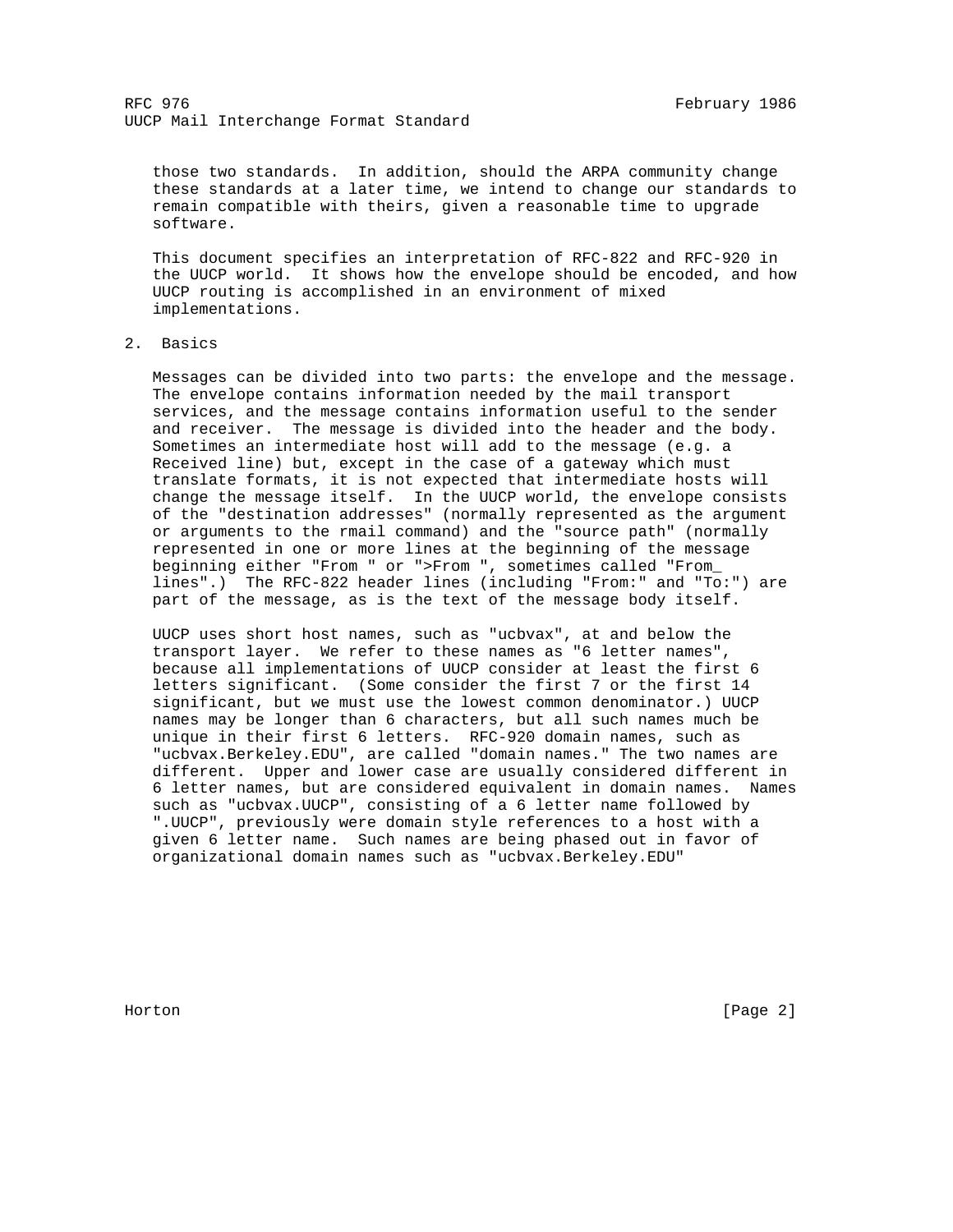## 2.1 Hybrid Addresses

 There are (among others) two major kinds of mailing address syntax used in the UUCP world. The a!b!c!user ("bang paths") is used by older UUCP software to explicitly route mail to the destination. The user@domain ("domain") syntax is used in conformance to RFC-822. Under most circumstances, it is possible to look at a given address and determine which sort of address it is. However, a hybrid address with a ! to the left of an @, such as a!b@c, is ambiguous: it could be interpreted as (a!b)@c.d or a!(b@c.d). Both interpretations can be useful. The first interpretation is required by RFC-822, the second is a de-facto standard in the UUCP software.

 Because of the confusion surrounding hybrid addresses, we recommend that all transport layer software avoid the use of hybrid addresses at all times. A pure bang syntax can be used to disambiguate, being written c.d!a!b in the first case above, and a!c.d!b in the second. We recommend that all implementations use this "bang domain" syntax unless they are sure of what is running on the next machine.

 In conformance with RFC-822 and the AT&T Message Transfer Architecture, we recommand that any host that accepts hybrid addresses apply the (a!b)@c.d interpretation.

# 2.2 Transport

 Since SMTP is not available to much of the UUCP domain, we define the method to be used for "remote execution" based transport mechanisms. The command to be "remotely executed" should read

rmail user@domain ...

 with the message on the standard input of the command. The "user@domain" argument must conform to RFC-920 and RFC-822. More than one address argument is allowed, in order to save transmission costs for multiple recipients of the same message.

An alternative form that may be used is

rmail domain!user

 where "domain" contains at least one period and no !'s. This is to be interpreted exactly the same as user@domain, and can be used to transport a message across old UUCP hosts without fear that they might change the address. The "user" string can contain any characters except "@". This character is forbidden because it is unknown what an intermediate host might do to it. (It is also

Horton [Page 3]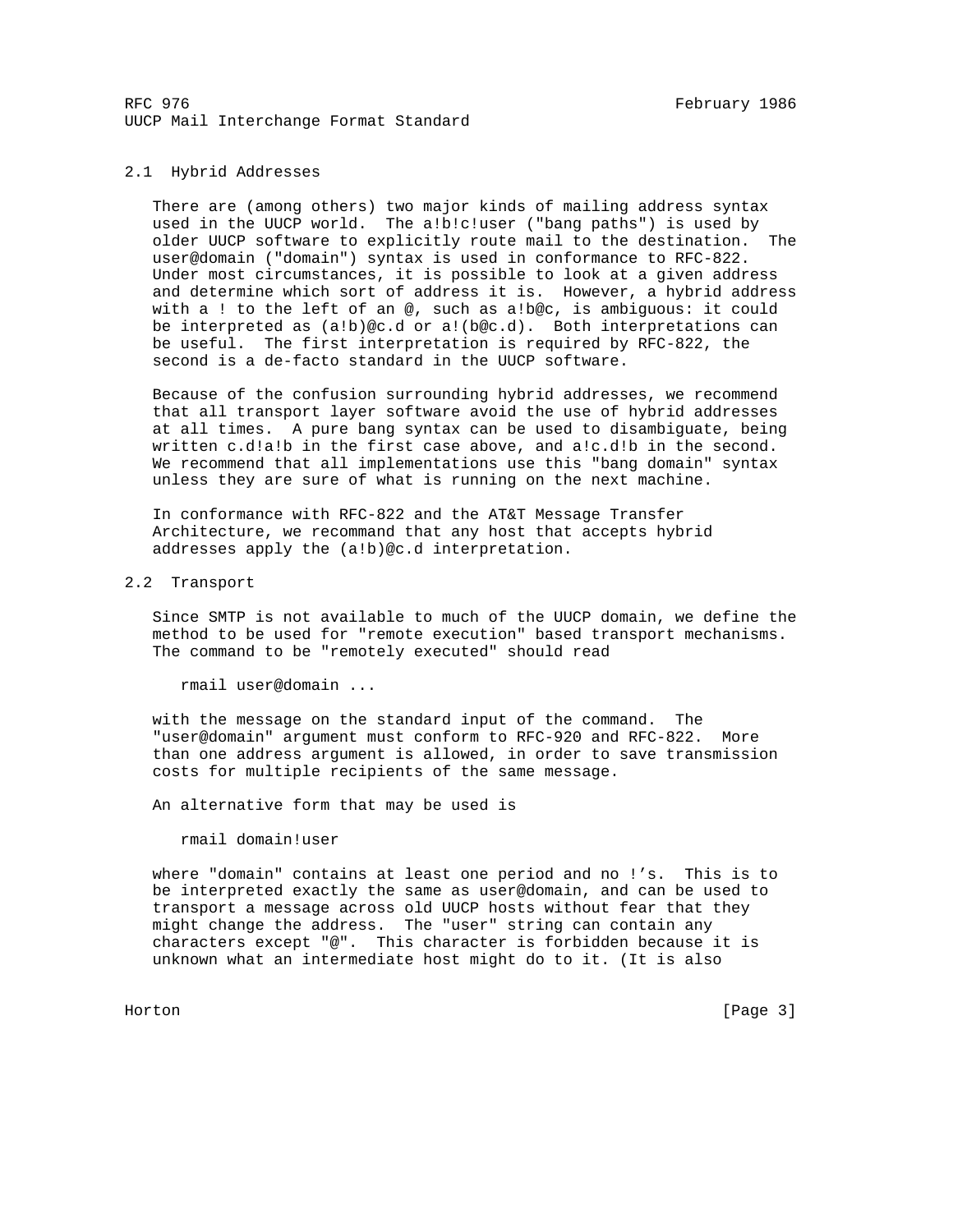recommended that the "%" character be avoided, since some hosts treat "%" as a synonym for "@".) However, to route across hosts that don't understand domains, the following is possible

rmail a!b!c!domain!user

 A "domain" can be distinguished from a 6 letter UUCP site name because a domain will contain at least one period. (In the case of single level domains with no periods, a period should be added to the end, e.g. Mark.Horton@att becomes "att.!Mark.Horton". A translator from ! to @ format should remove a trailing dot at the end of the domain, if one is present.) We don't expect this to happen, except for local networks using addresses like "user@host".

 A simple implementation can always generate domain!user syntax (rather than user@domain) since it is safe to assume that gateways are class 3 (Classes are explained in section 3.5).

### 2.3 Batch SMTP

 Standard conforming implementations may optionally support a protocol called "Batch SMTP". SMTP (Simple Mail Transfer Protocol) is the ARPA community standard mail transfer protocol (RFC-821). It is also used on BITNET and Mailnet. While SMTP was designed to be interactive, it is possible to batch up a series of commands and send them off to a remote machine for batch execution. This is used on BITNET, and is appropriate for UUCP. One advantage to BSMTP is that the UNIX shell does not get involved in the interpretation of messages, so it becomes possible to include special characters such as space and parentheses in electronic messages. (Such characters are expected to be popular in X.400 addresses.)

 To support BSMTP on UNIX, a conforming host should arrange that mail to the user "b-smtp" is interpreted as Batch SMTP commands. (We use b-smtp instead of bsmtp because bsmtp might conflict with a login name.) Since many mail systems treat lines consisting of a single period as an "end of file" flag, and since SMTP uses the period as a required end of file flag, and to strip off headers, we put an extra "#" at the beginning of each BSMTP line. On a sendmail system, an easy way to implement this is to include the alias

b-smtp: "|egrep '^#' | sed 's/^#//' | /usr/lib/sendmail -bs"

 which will feed the commands to an SMTP interpreter. A better solution would appropriately check for errors and send back an error message to the sender.

Horton [Page 4]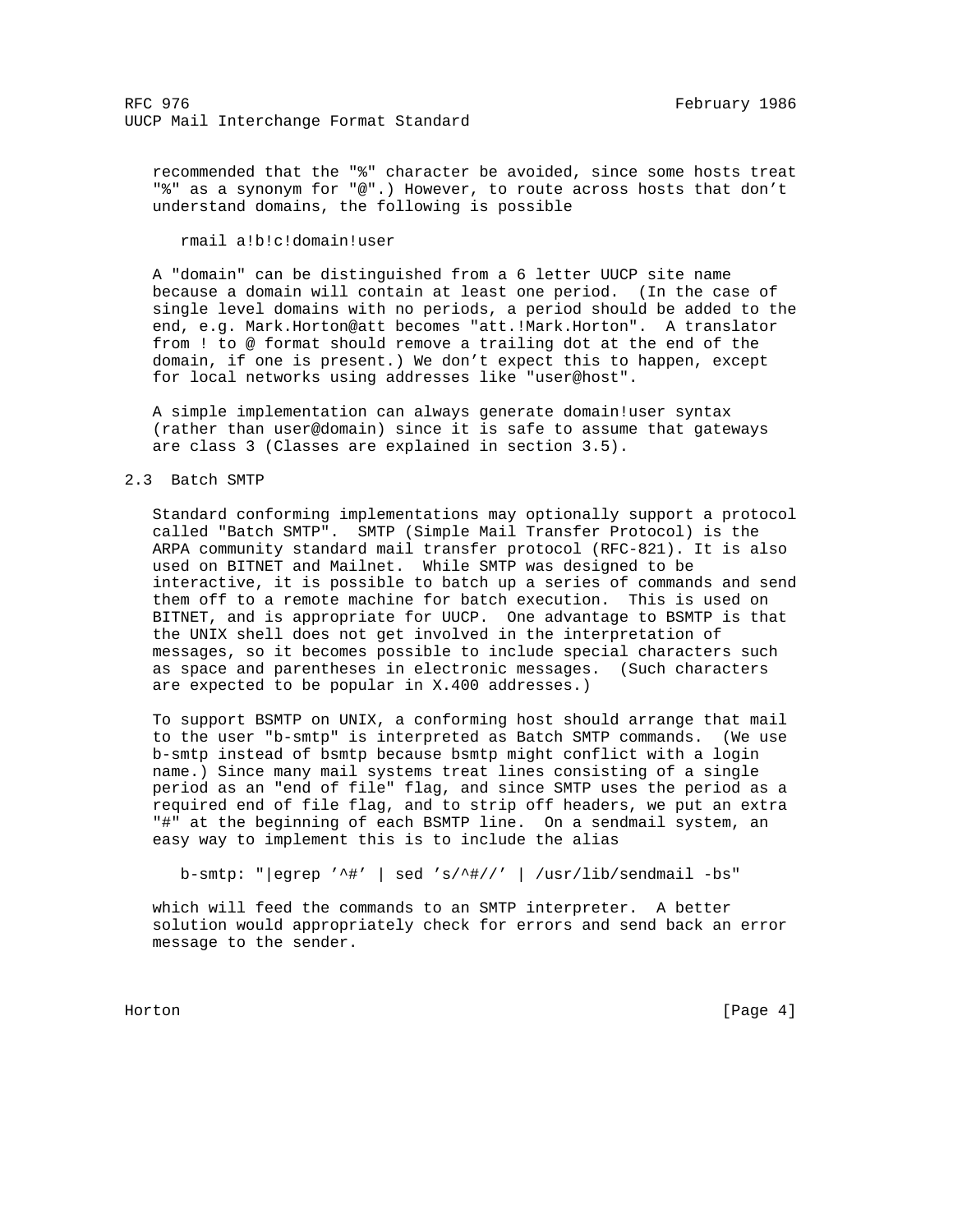An example BSMTP message from seismo.CSS.GOV to cbosgd.ATT.COM is shown here. This sample is the file shipped over the UUCP link for in put to the command "rmail b-smtp". Note that the RFC- 822 message is between the DATA line and the period line. The envelope information is passed in the MAIL FROM and RCPT TO lines. The name of the sending system is in the HELO line. The actual envelope information (above the # lines) is ignored and need not be present. From foo!bar Sun Jan 12 23:59:00 1986 remote from seismo Date: Tue, 18 Feb 86 13:07:36 EST From: mark@ucbvax.Berkeley.EDU

 Message-Id: <8602181807.AA10228@mark@ucbvax.Berkeley.EDU> To: b-smtp@cbosgd.ATT.COM

 #HELO seismo.CSS.GOV #MAIL FROM:<mark@ucbvax.Berkeley.EDU> #RCPT TO:<mark@cbosgd.ATT.COM> #DATA #Date: Tue, 18 Feb 86 13:07:36 EST #From: mark@ucbvax.Berkeley.EDU #Message-Id: <8602181807.AA10228@mark@ucbvax.Berkeley.EDU> #To: mark@cbosgd.ATT.COM # #This is a sample message. #. #QUIT

## 2.4 Envelope

The standard input of the command should begin with a single line

From domain!user date remote from system

 followed immediately by the RFC-822 format headers and body of the message. It is possible that there will be additional From\_ lines preceding this line - these lines may be added, one line for each system the message passes through. It is also possible that the "system" fields will be stacked into a single line, with many !'s in the "user" string. The ">" character may precede the "From". In general, this is the "envelope" information, and should follow the same conventions that previous UUCP mail has followed. The primary difference is that, when the system names are stacked up, if previously the result would have been a!b!c!mysys!me, the new result will be a!b!c!mysys!domain!me, where domain will contain at least one period, and "mysys" is often the 6 letter UUCP name for the same

Horton [Page 5]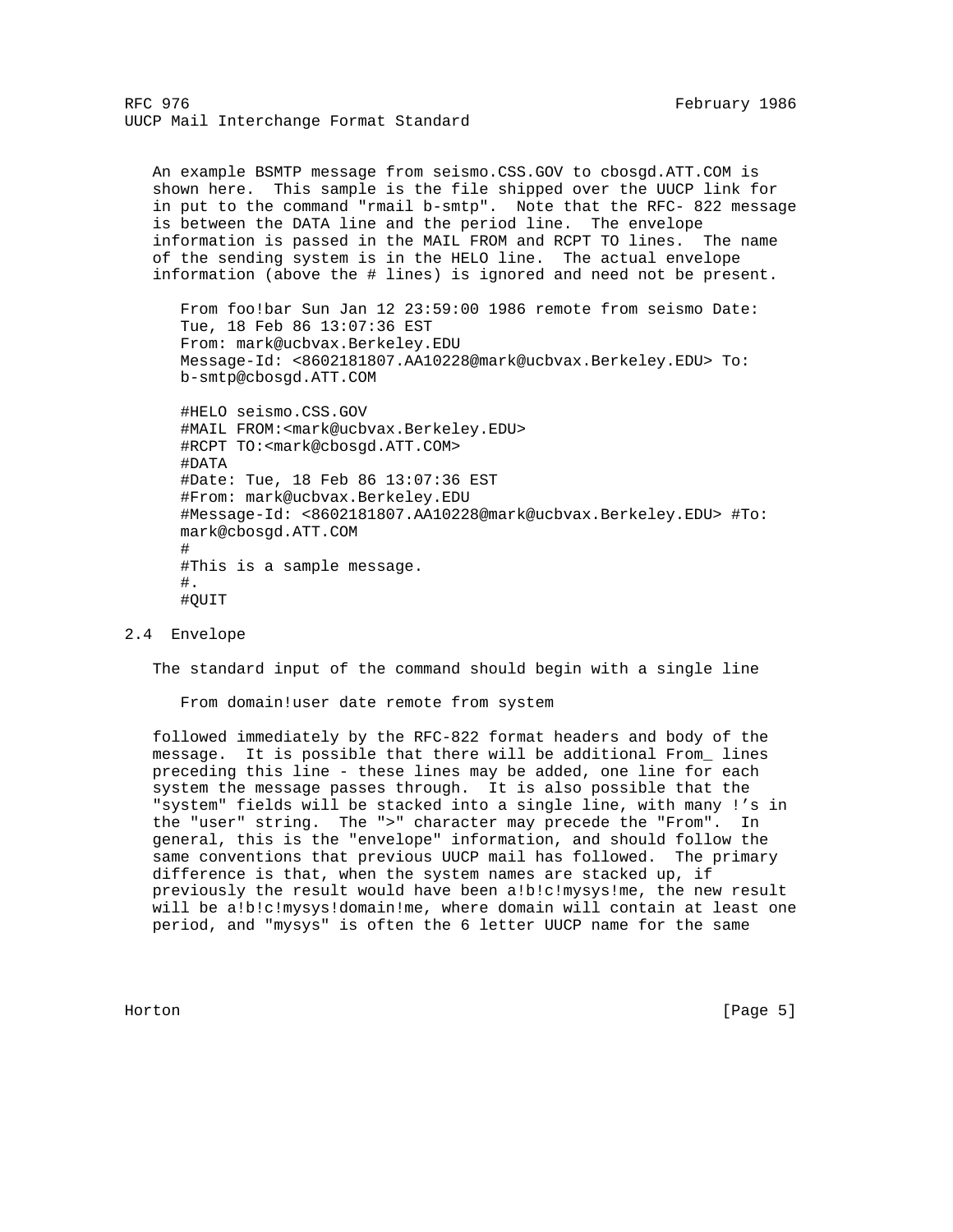system named by "domain". If the "domain!" is redundant, it may be omitted from the envelope, either in the source path or in the destination address.

 The receiving system may discard extra "From\_" lines if it folds the information into a a single From\_ line. It passes the path!domain!user along as the "envelope" information containing the address of the sender of the message, and possibly preserves the forwarding date and system in a newly generated header line, such as Received or Sent-By. (Adding Received using this information is discouraged, since the line appears to have been added on a different system than the one actually adding it. That other system may have actually included a Received line too! The Sent-By line is similar to Received, but the date need not be converted into RFC-822 format, and the line is not claimed to have been added by the system whose name is mentioned.)

 If the receiving system passes the message along to another system, it will add a "From\_" line to the front, giving the same user@domain address for the sender, and its own name for the system. If the receiving system stores the message in a local mailbox, it is recommended that a single "From\_" line be generated at the front of the message, keeping the date (in the same format, since certain mail reading programs are sensitive to this format), and not using the "remote from system" syntax.

 Note - if an intermediate system adds text such as "system!" to the front of a "user@domain" syntax address, either in the envelope or the body, this is a violation of this standard and of RFC-822.

## 2.5 Routing

 In order to properly route mail, it is sometimes necessary to know what software a destination or intermediate machine is running, or what conventions it follows. We have tried to minimize the amount of this information that is necessary, but the support of subdomains may require that different methods are used in different situations. For purposes of predicting the behavior of other hosts, we divide hosts into three classes. These classes are:

 Class 1 old-style UUCP ! routing only. We assume that the host understands local user names:

rmail user

Horton [Page 6]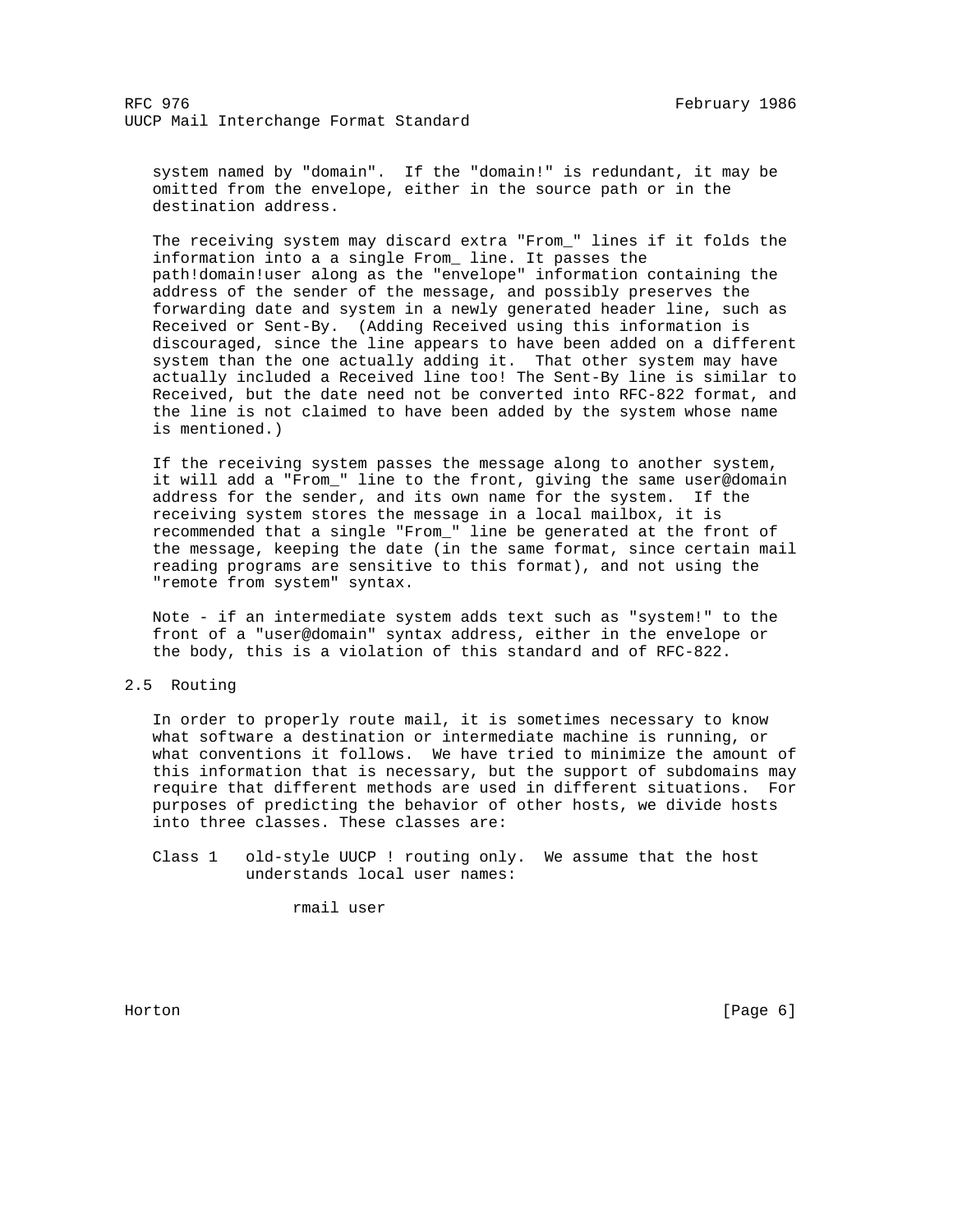and bang paths

rmail host1!host2!user

 but we assume nothing more about the host. If we have no information about a host, we can treat it as class 1 with no problems, since we make no assumptions about how it will handle hybrid addresses.

 Class 2 Old style UUCP ! routing, and 4.2BSD style domain parsing. We assume the capabilities of class 1, plus the ability to understand

rmail user@domain

 if the "domain" is one outside the UUCP zone which the host knows about. Class 2 hosts do not necessarily understand domain!user or have routers. Hosts in non-

 UUCP RFC-920 domains are considered class 2, even though they may not understand host!user.

 Class 3 All class 1 and 2 features are present. In addition, class 3 hosts must be able to route UUCP mail for hosts that are not immediately adjacent and also understand the syntax

rmail domain!user

 as described above. All gateways into UUCP must be class 3.

 This document describes what class 3 hosts must be able to process. Classes 1 and 2 already exist, and will continue to exist for a long time, but are viewed as "older systems" that may eventually be upgraded to class 3 status.

3. Algorithm

 The algorithm for delivering a message to an address "user@domain" over UUCP links can be summarized as follows:

 a. If the address is actually of the form @domain1:user@domain2, the "domain" used for the remainder should be "domain1" instead of "domain2", and the bang form reads domain1!domain2!user.

Horton [Page 7]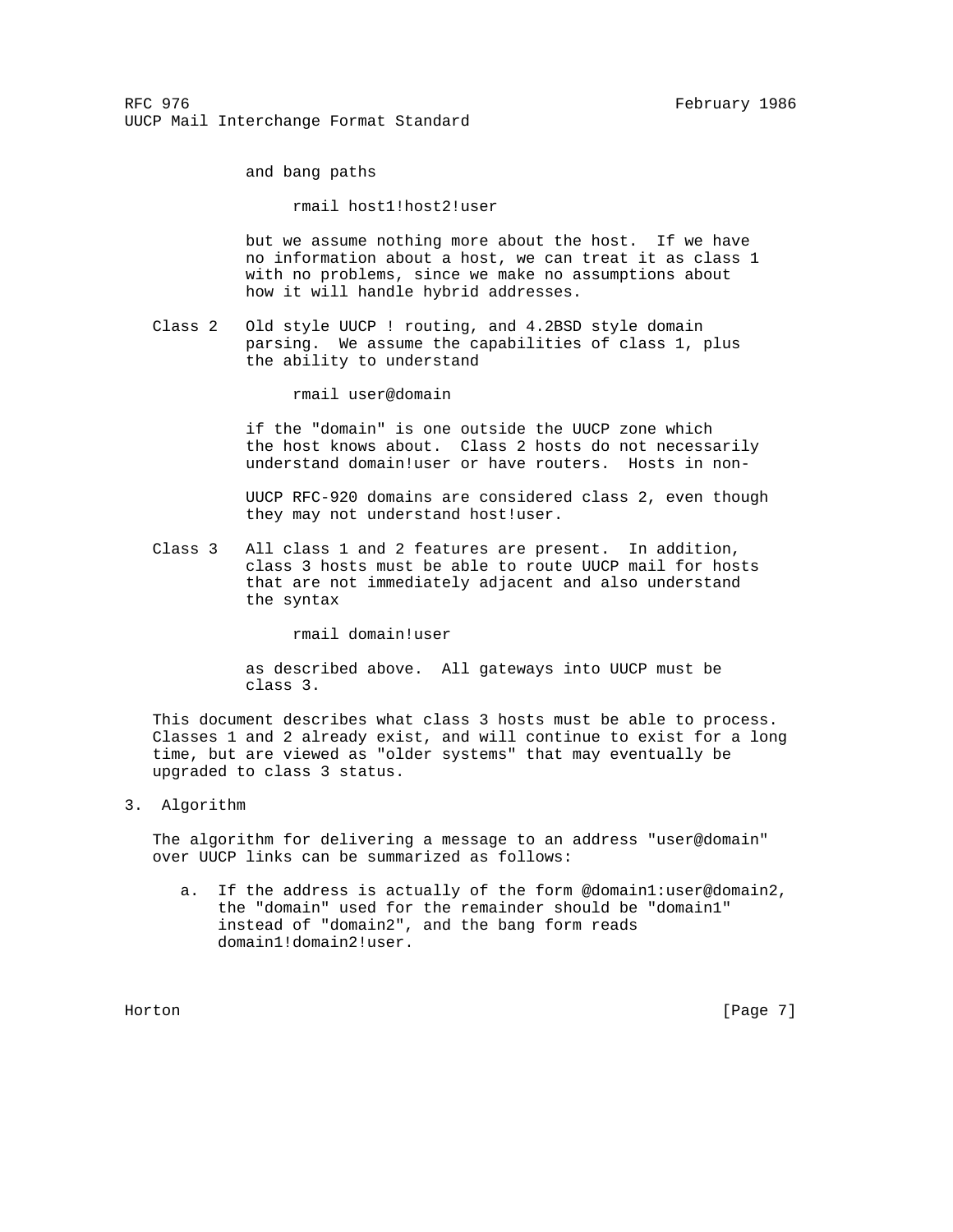- b. Determine d: the most specific part of "domain" that is recognized locally. This part will be a suffix of "domain". This can be done by scanning through a table with entries that go from specific to general, comparing entries with "domain" to see if the entries are at the tail of "domain". For example, with the address "mark@osgd.cb.att.com", if the local host recognizes "uucp" and "att.com", d would be "att.com". The final entry in the table will be the null string, matching any completely unrecognized domain.
- c. Look in the found table entry for g: the name of the "gateway", and for r: a UUCP !-style route to reach g. G is not necessarily directly connected to the local host, but should be viewed as a gateway into the d domain. (The values of g and r for a given d may be different on different hosts, although g will often be the same.)
- d. Look at the beginning of r to find the "next hop" host n. N will always be directly connected to the local host.
- e. Determine, if possible, the class of g and n.
- f. Create an appropriate destination string s to be interpreted by n. (See below.)
- g. Pass the message off to n with destination information s.

 In an environment with other types of networks that do not use UUCP ! parsing, the table will probably contain additional information, such as which type of link to use. The path information may be replaced in other environments by information specific to the network.

 The first entries in the table mentioned in part (b) are normally very specific, and allow well known routes to be constructed directly instead of routing through the domain tree. The domain tree should be reserved for cases where no better information is available, or where traffic is very light, or where the default route is the best available. If a better route is available, that information can be put in the table. If a host has any significant amount of traffic sent to a second host, it is normally expected that the two hosts will set up a direct UUCP link and make an entry in their tables to send mail directly, even if they are in separate domains. Routing tables should be constructed to try to keep paths short and inexpensive for as much traffic as possible.

Horton [Page 8]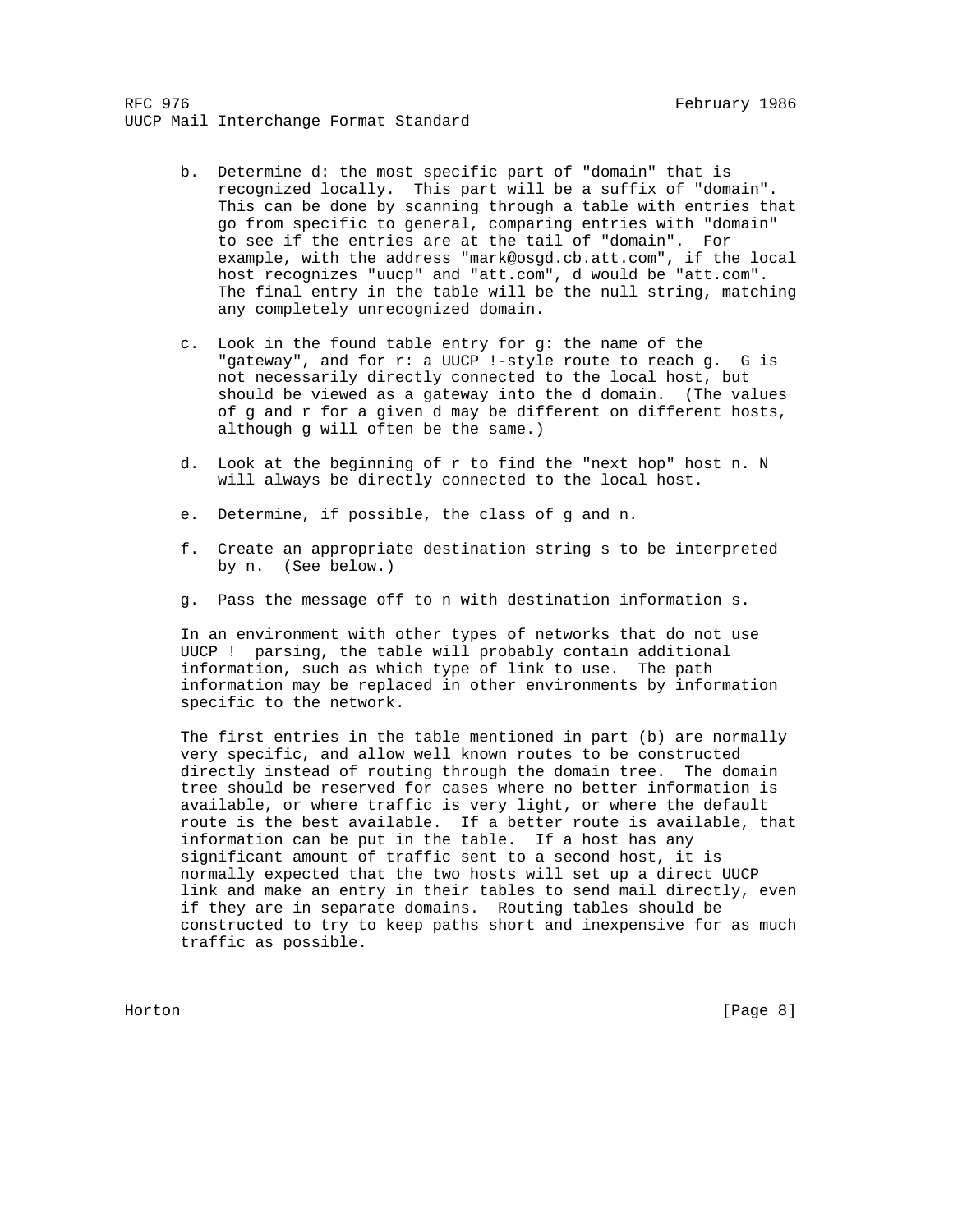Here are some hints for the construction of the destination string n (step f above.) The "envelope recipient" information (the argument(s) to rmail) may be in either domain ! form (host.com!user) or domain @ form (user@host.com) as long as the sending site is sure the next hop is class 3. If the next hop is not class 3, or the sending site is not sure, the ! form should be used, if possible, since it is hard to predict what the next hop would do with a hybrid address.

 If the gateway is known to be class 3, domain ! form may be used, but if the sending site is not sure, and the entire destination string was matched in the lookup (rather than some parent domain), the 6 letter ! form should be used: r!user, for example: dumbhost!host!user. If the gateway appears to actually be a gateway for a subdomain, e.g. because a parent domain was matched, (such as the address user@host.gateway.com, where host.gateway.com was not found but gateway.com was) it can be assumed to be at class 3. This allows routes such as dumbhost!domain!host.domain.com!user to be used with a reasonable degree of safety. If a direct link exists to the destination host, the user@domain syntax or the domain!user syntax may be used.

 All hosts conforming to this standard are class 3, and all subdomain gateways must be class 3 hosts.

#### 4. Example

 Suppose host A.D.COM sends mail to host C.D.COM. Let's suppose that the 6 letter names for these hosts are aname and dname, and that the intermediate host to be routed through has name bname.

The user on A types

mail user@c.d.com

The user interface creates a file such as

 Date: 9 Jan 1985 8:39 EST From: myname@A.D.COM (My Name) Subject: sample message To: user@c.d.com

This is a sample message

and passes it to the transport mechanism with a command such as

Horton [Page 9]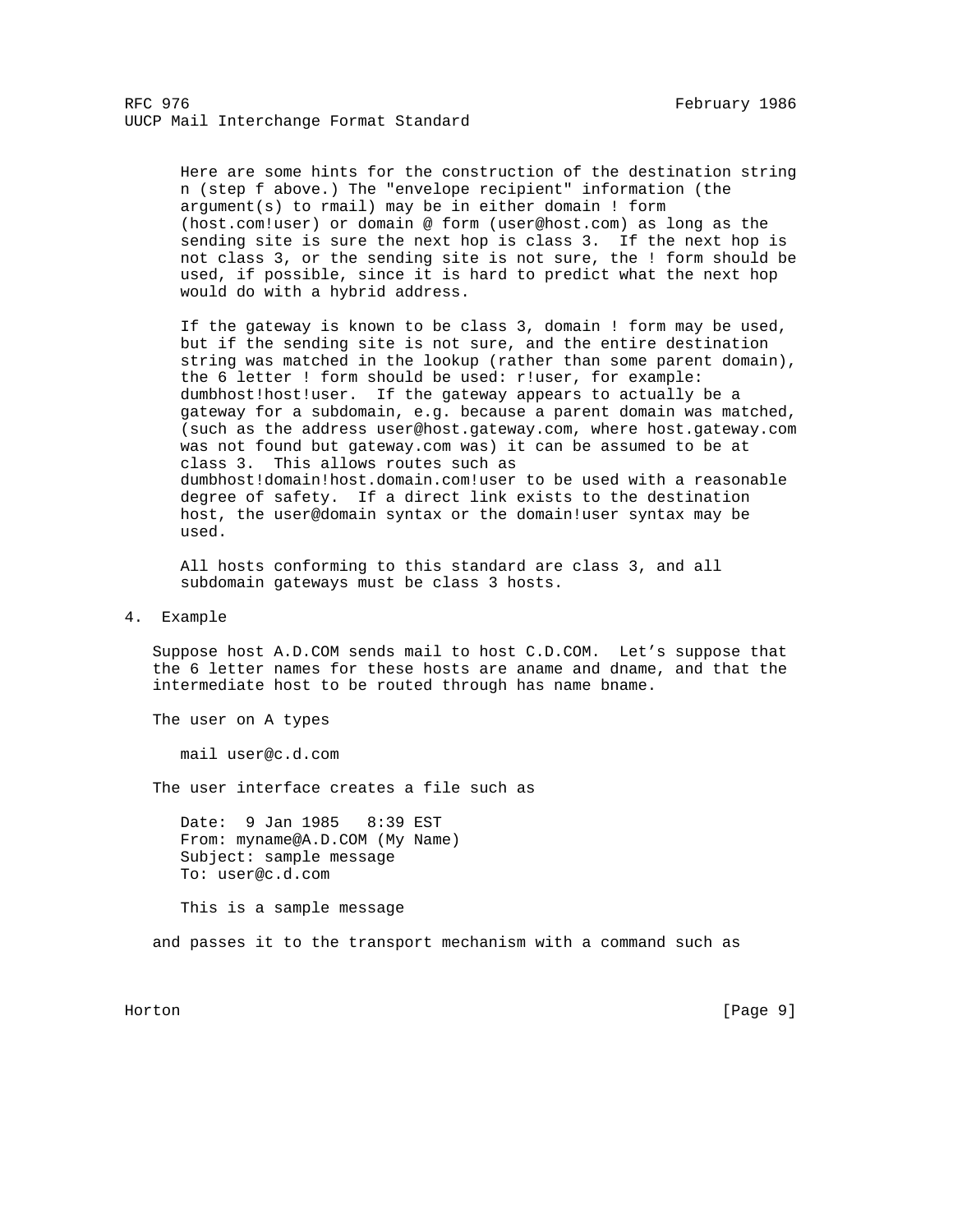sendmail user@c.d.com < file

 The transport mechanism looks up a route to c.d.com. It does not find c.d.com in its database, so it looks up d.com, and finds that the path is bname!dname!%s, and that c.d.com is a class 3 host. Plugging in c.d.com!user, it gets the path bname!dname!c.d.com!user. (If it had found c.d.com with path bname!cname!%s, it would have omitted the domain from the resulting path: bname!cname!user, since it is not sure whether the destination host is class 1, 2, or 3.)

It prepends a From\_ line and passes it to uux:

uux - bname!rmail dname!c.d.com!user < file2

where file2 contains

 From A.D.COM!user Wed Jan 9 12:43:35 1985 remote from aname Date: 9 Jan 1985 8:39 EST From: myname@A.D.COM (My Name) Subject: sample message To: user@c.d.com

This is a sample message

 (Note the blank line at the end of the message - at least one blank line is required.) This results in the command

rmail dname!c.d.com!user

 running on B. B prepends its own from line and passes the mail along:

uux - dname!rmail c.d.com!user < file3

where file3 contains

 From nuucp Wed Jan 9 12:43:35 1985 remote from bname >From A.D.COM!user Wed Jan 9 11:21:48 1985 remote from aname Date: 9 Jan 1985 8:39 EST From: myname@A.D.COM (My Name) Subject: sample message To: user@c.d.com

This is a sample message

Horton [Page 10]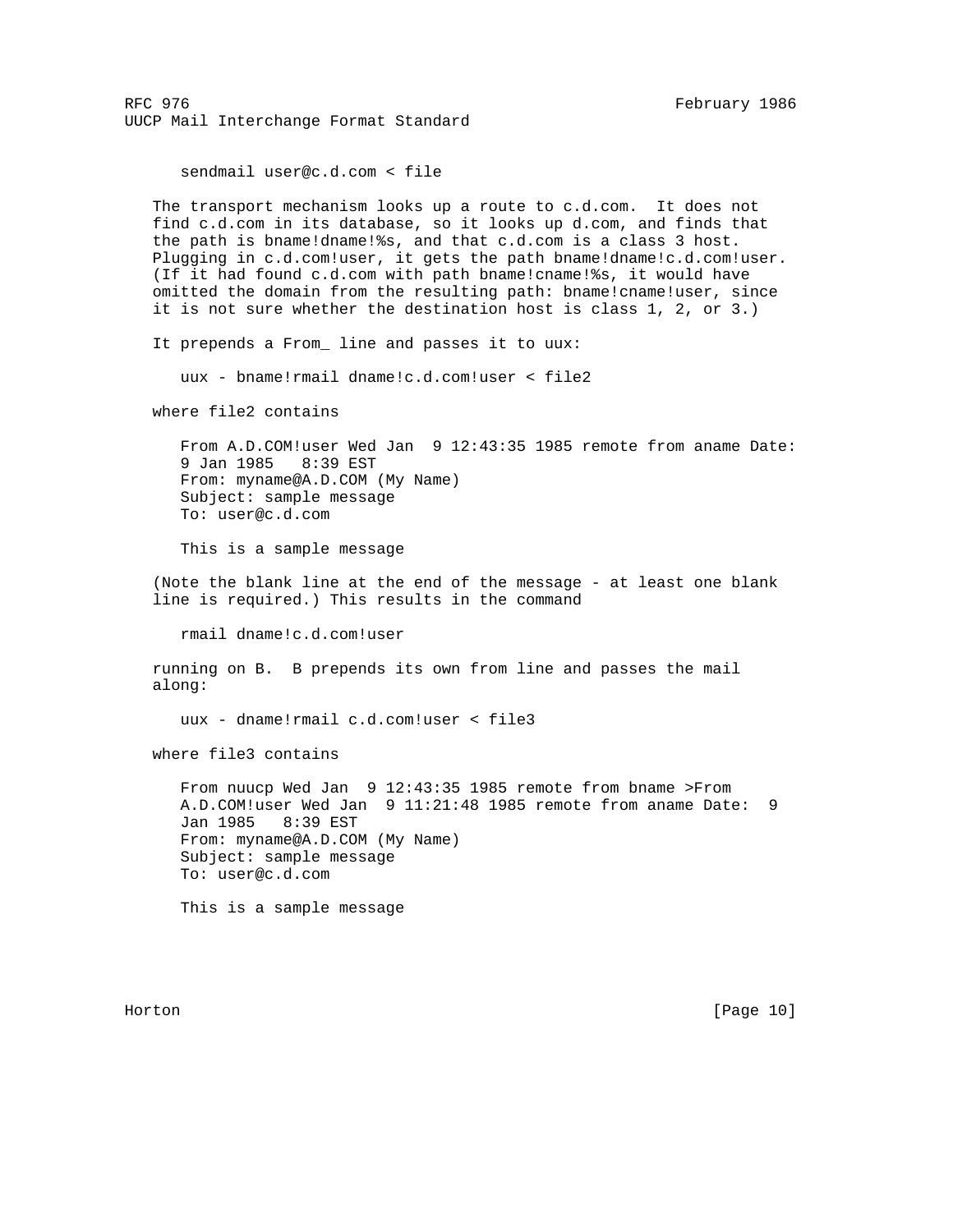The command

rmail c.d.com!user

is run on C, which stacks the From\_ lines

 From bname!aname!A.D.COM!user Wed Jan 9 12:43:35 1985 Date: 9 Jan 1985 8:39 EST From: myname@A.D.COM (My Name) Subject: sample message To: user@c.d.com

This is a sample message

and stores the message locally, probably in this same format.

5. Summary

 Hosts conforming to this standard should accept all of the following forms:

| rmail localuser        | (no !%@ in user)             |
|------------------------|------------------------------|
| rmail hosta!hostb!user | $(no$ $\frac{1}{6}$ in user) |
| rmail user@domain      | (only, in domain)            |
| rmail domain!user      | (at least 1, in domain)      |
| rmail domain.!user     | (in case domain has no dots) |

 The "envelope" portion of the message ("From\_" lines) should conform to existing conventions, using ! routing. The "heading" portion of the message (the Word: lines such as Date:, From:, To:, and Subject:) must conform to RFC-822. All header addresses must be in the @ form. The originating site should ensure that the addresses conform to RFC-822, since no requirement is placed on forwarding sites or gateways to transform addresses into legal RFC-822 format. (Such forwarding sites and gateways should NOT, however, change a legal RFC-822 address such as user@domain into an illegal RFC-822 address such as gateway!user@domain, even if forwarding to a class 1 UUCP host.)

## 6. References

- [1] Postel, J., "Simple Mail Transfer Protocol", RFC-821, USC/Information Sciences Institute, August, 1982.
- [2] Crocker, D., "Standard for the Format of ARPA Internet Text Messages", RFC-822, Department of Electrical Engineering, University of Delaware, August, 1982.

Horton [Page 11]